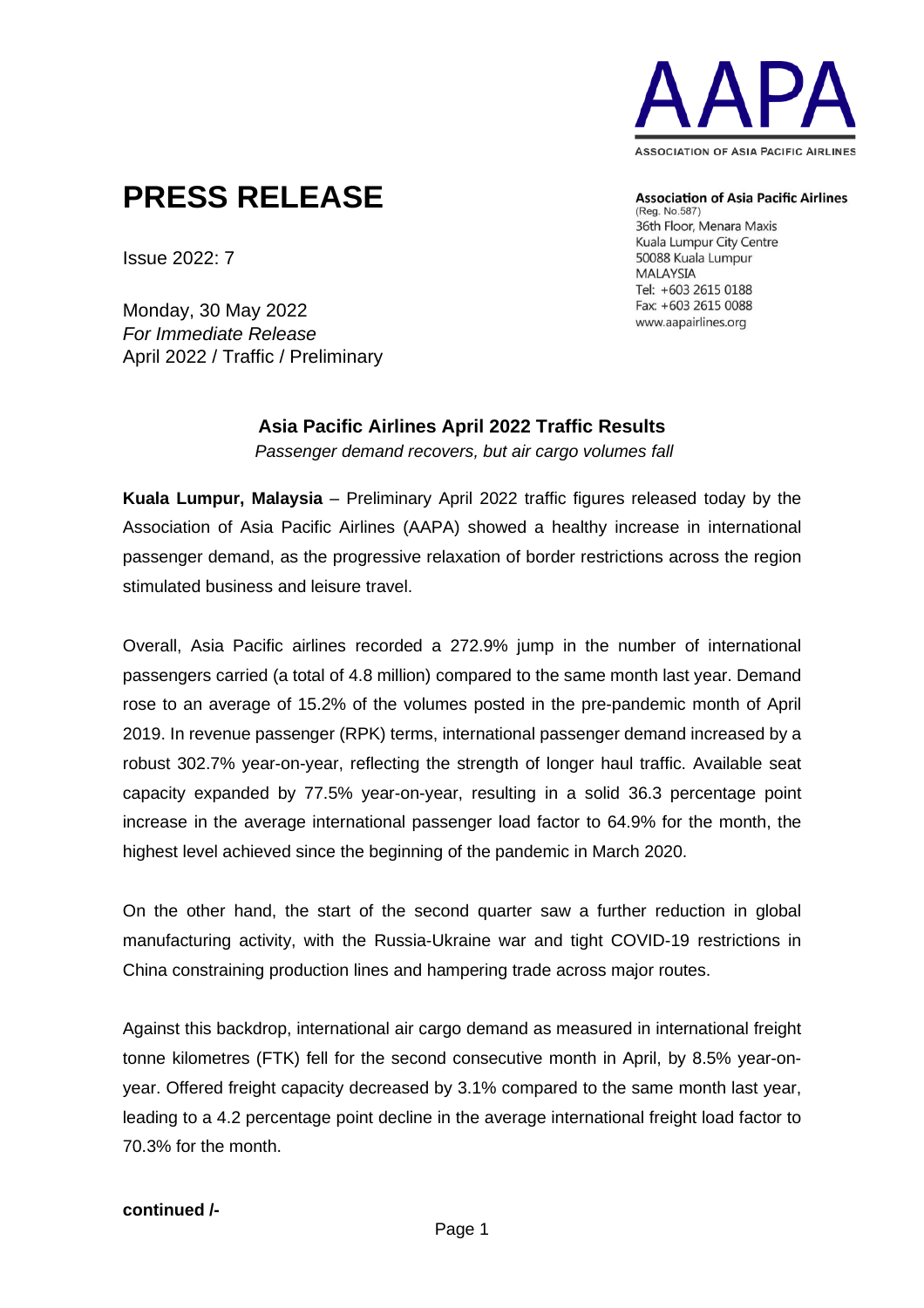

Commenting on the results, Mr. Subhas Menon, AAPA Director General said, "With vaccination rates high in the region, the general easing of border regulations has unleashed pent-up travel demand, as evidenced by the strong growth in international passenger numbers in April and healthy forward booking patterns."

Mr. Menon added, "By contrast, the air cargo business faces some challenges, from rising geopolitical tensions, persistent supply chain disruptions, to intensifying inflationary pressures. The first four months of this year has seen international air cargo demand fall by 1.6% compared to the previous corresponding period, after a strong upturn in 2021."

Mr. Menon concluded, "Asia Pacific continues to lag in the recovery of international travel. To build on the current momentum towards a full recovery, it is vital that governments and industry stakeholders collaborate closely with the aim of simplifying border measures and streamlining digital applications to make air travel truly seamless."

| <b>International</b>  | Apr-22 | Apr-21 | % Change   | Jan-Apr 2022 | Jan-Apr 2021 | % Change   |
|-----------------------|--------|--------|------------|--------------|--------------|------------|
| Passengers (Thousand) | 4,836  | 1,297  | $+272.9%$  | 13,221       | 4,612        | $+186.7%$  |
| RPK (Million)         | 21,313 | 5,293  | $+302.7%$  | 59.350       | 19.842       | $+199.1%$  |
| ASK (Million)         | 32,825 | 18,489 | $+77.5%$   | 116,402      | 71.747       | $+62.2%$   |
| Passenger Load Factor | 64.9%  | 28.6%  | $+36.3$ pp | 51.0%        | 27.7%        | $+23.3$ pp |
| FTK (Million)         | 5,362  | 5,863  | $-8.5%$    | 22.273       | 22,636       | $-1.6%$    |
| FATK (Million)        | 7,631  | 7.874  | $-3.1%$    | 31,938       | 30.804       | $+3.7%$    |
| Freight Load Factor   | 70.3%  | 74.5%  | $-4.2$ pp  | 69.7%        | 73.5%        | - 3.8 pp   |

## **TRAFFIC UPDATE** – **PRELIMINARY**

### *International Scheduled Services of Asia Pacific Airlines*

Effective January 2020, the dataset comprises aggregated traffic data from the following 40 Asia Pacific based carriers: 3K, 5J, 6E, 7C, 9C, 9W, AI, AK, BI, BR, CA, CI, CK, CX, CZ, D7, GA, HO, HU, IX, JL, JQ, KA, KC, KE, KZ, MH, MU, NH, NZ, OZ, PG, PR, QF, SG, SQ, TG, TR, VA and VN.

- Previous year data adjusted for comparison purposes
- RPK = revenue passenger kilometres
- ASK = available seat kilometres
- $FTK = freight$  tonne kilometres
- FATK = available freight tonne kilometres
- All figures, including estimates for missing data, are provisional

### **END**